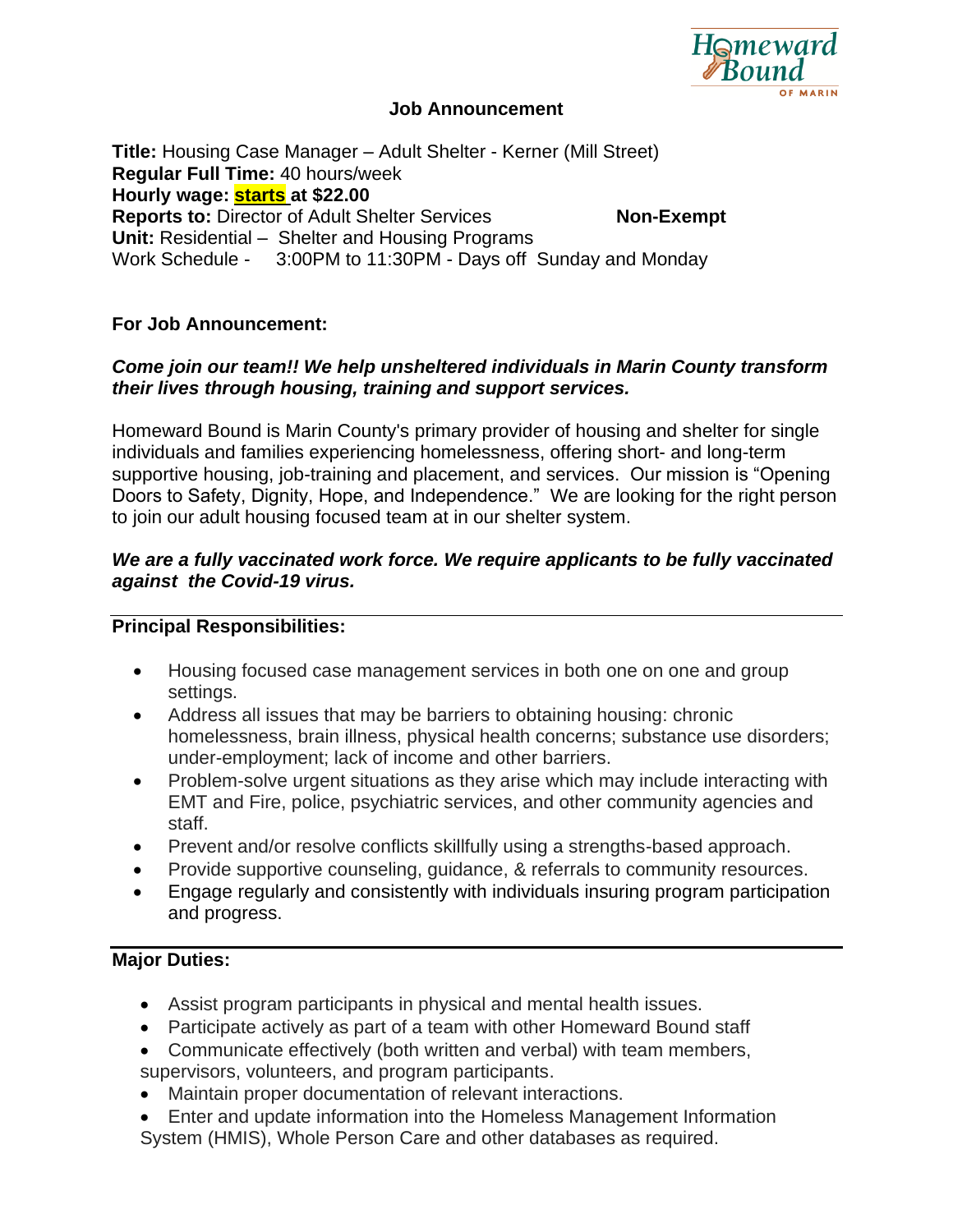- Attend weekly program staff meetings, monthly all-staff meetings, weekly supervision with Program Director, and trainings.
- Report program, client, and facility needs to appropriate people.
- Process and balance program participant fees and document savings.
- Condcut weekly case management meeting decomenting housing plans and goals.
- Prepare program transfers, daily rosters and generate reports on key data points as required.

## **Relationships:**

- Establish and maintain open and collaborative relationships with colleagues.
- Greet, communicate, and treat all program participants with respect, dignity, kindness, and an attitude of service.
- Maintain confidentiality related to all program participants.
- Communicate clearly and consistently with supervisor.

## **Minimum Qualifications/Requirements:**

## **Education or Training Equivalent to:**

- Required: Bachelor's Degree in social work, social welfare, psychology or related field or at least 5 years experience in a related residential setting.
- Master's Degree in social work or related field preferred

# **Minimum Years of Additional Related Experience:**

- 3 + years' experience working with under-resourced, low-income populations; experience working with individuals experiencing homelessness desired
- Experience in residential programs and/or housing programs
- Working knowledge of Social Security income (SSI, SSDI, SDI)
- Knowledge of life skills, money management, and basic math skills
- Strong knowledge of harm reduction and mental health issues required
- Data system entry experience
- Knowledge of Microsoft Word, Excel, Cloud, and Adobe

## **Physical Requirements:**

- Ability to sit, and use a computer mouse, keyboard, and monitor, for moderate periods of time  $(1 – 3$  hours per day)
- Ability to stoop, crouch, kneel, and/or crawl on occasion
- Ability to lift and/or move objects weighing up to 40 pounds

# **Special Qualifications & Qualities:**

- Work well with a team as well as independently
- Sense of humor
- Able to keep strong boundaries and set limits